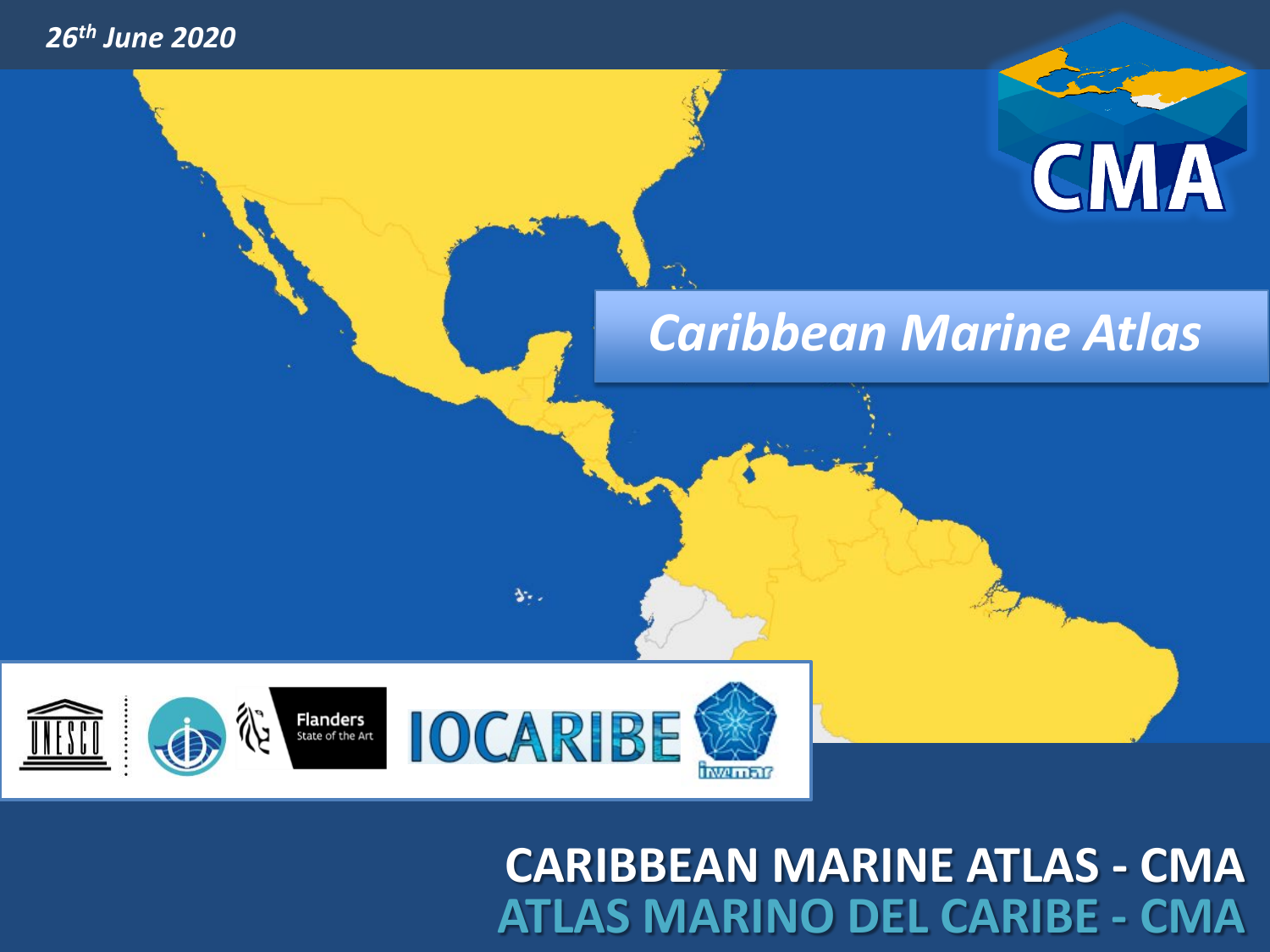

# **Recent activities:**

- 1. Last CMA project phase for Flanders government funds
- 2. CMA Regional Workshop to recognize the intention of country partners (8 countries) on continue using CMA
- 3. Announcement Ocean Info Hub Project and CMA role on this global initiative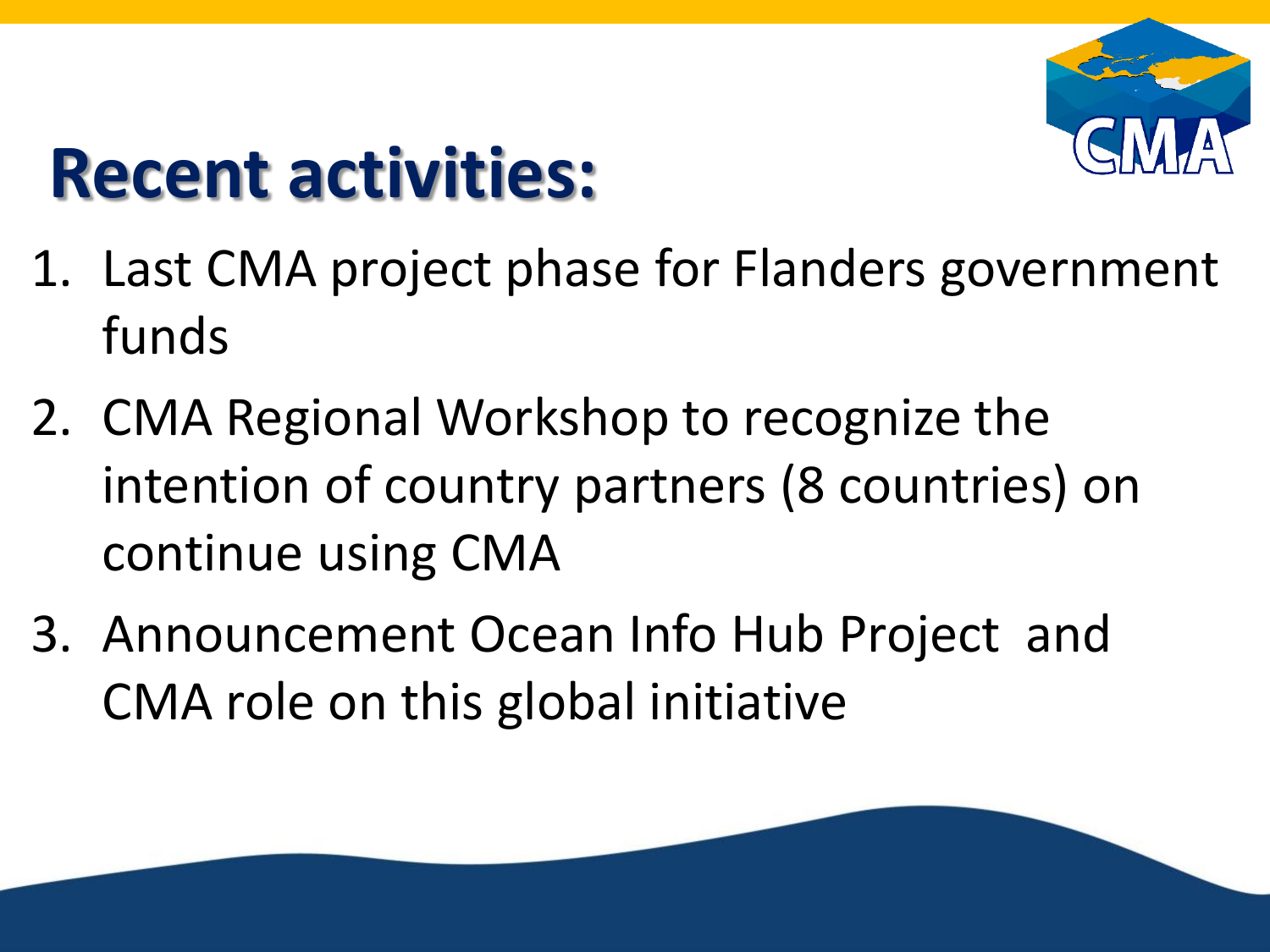# **CMA 2020**



We are working on:

- Update CMA technological platform (GeoNode 3.0)
- Migrate content to new CMA platform version
- Enhancement of map viewer
- Continue dissemination of CMA Platform in the region (CLME+ project synergy, MACHC countries use, future *Sargassum* and oil spills monitoring pilot project synergy)
- Regional CMA Workshop May 27th, 2020: virtual meeting to inspect potential intention to the partners toward to foster sustainability of the CMA platform, in such a way that assure activity and use of the CMA platform for the future (Flanders government funds finished). **Results:** all country partners expressed the intention to continue using the CMA platform in order to contribute toward achieving a decision support system for the Caribbean region. / CMA coordination continue technical support 24/7 and spreading use of CMA on the region.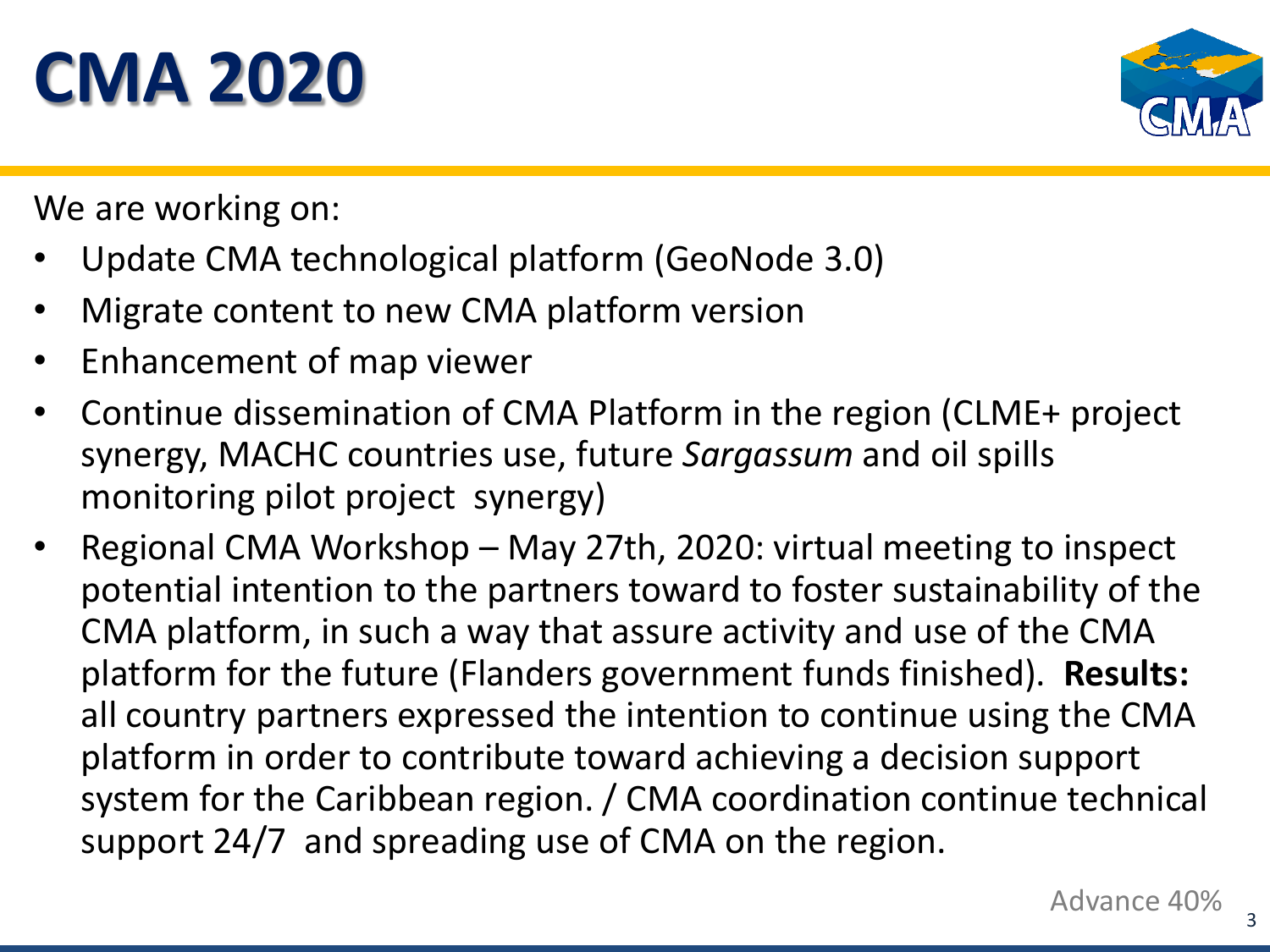## **OCEAN INFO HUB – OIH PROJECT**

Development of an International Oceanographic GMA Commission IOC clearing house mechanism for the transfer of marine technology powered by a proof-ofconcept ODIS architecture

The IOC Ocean InfoHub Project (OIH) is a new initiative to **streamline access to ocean science data and information** for management and sustainable development.

**CMA** is a component of regional node that provides a "Metadata Catalogue for spatial information at Caribbean region" and a collection of interest documents related to the maps

[https://www.iode.org/index.php?option=com\\_content&view=article&id=612:ocea](about:blank) n-infohub&catid=14&Itemid=100404